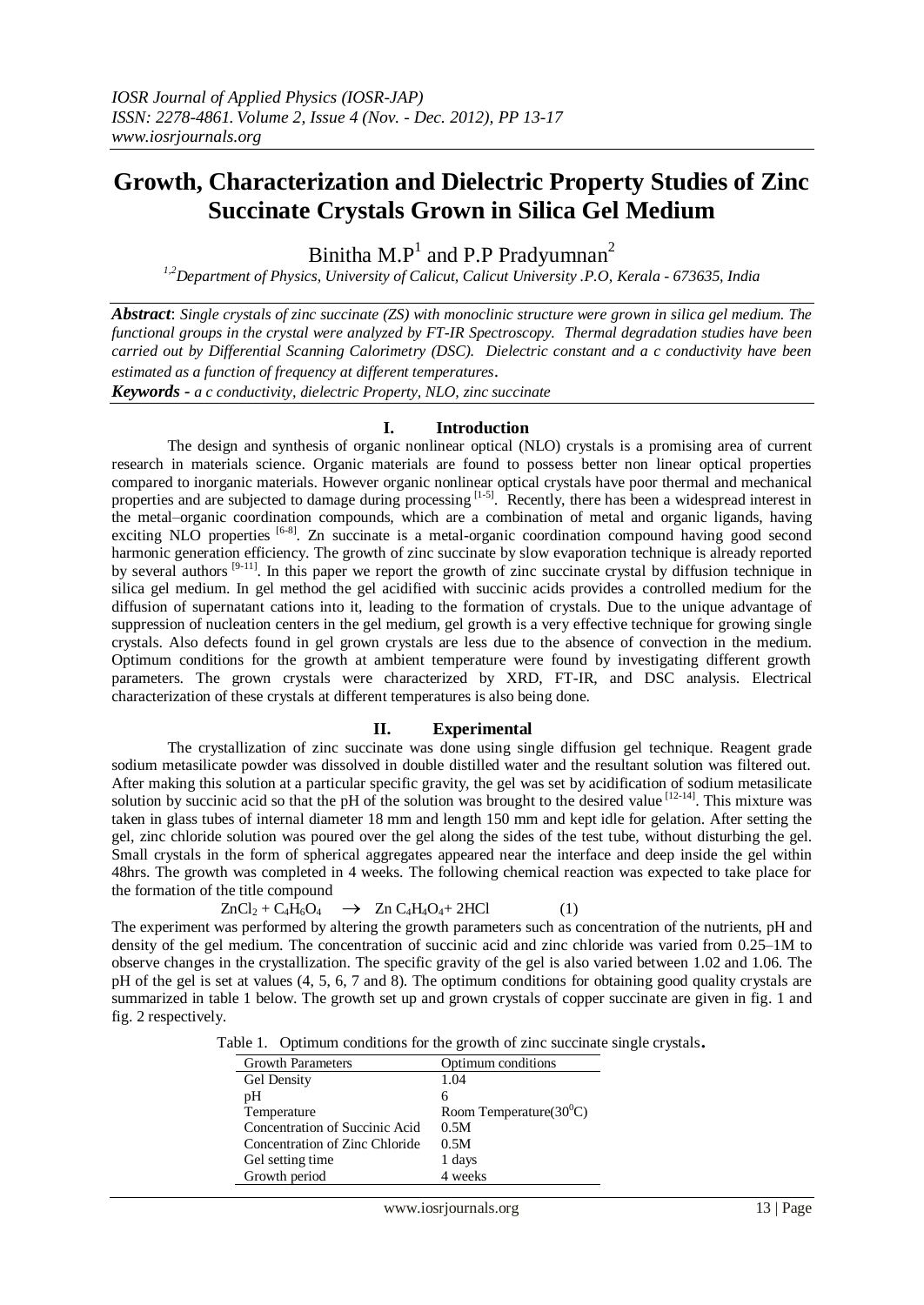

Figure 1. Growth set up Figure 2. Grown crystals of ZS

 After a growth period of four weeks the crystals were harvested and the structural analyses were carried out by X-ray diffraction method using Cu-Kα monochromator of wavelength 1.541A<sup>0</sup>. Thermo Nicolet Avatar 370 spectrophotometer was employed to obtain IR spectrum. The DSC analysis was done employing Perkin Elmer DSC 4000. LCR Hi TESTER 3532-50 was used to conduct the dielectric studies

# **III. Characterizations**

# **3.1. Powder X-Ray Diffraction Analysis**

The powder XRD diffractogram of Zinc succinate crystals is shown in Fig.3. The *d*-spacing of different planes, the relative intensities of the observed peaks and FWHM data for each indexed plane are given in table 2. The crystal structure is determined as monoclinic and compared with the standard values in the JCPDS card (No 51-2305) and is found to be in close agreement. Unit cell parameters of the compound are  $a = 7.5597A^0$ , b = 5.9626 A<sup>0</sup>, c = 6.2509A<sup>0</sup>, α= 90<sup>0</sup>, β = 108.44<sup>0</sup>, γ = 90<sup>0</sup> and unit cell volume = 267.38(A<sup>0</sup>)<sup>3</sup>

|             | Table 2. XRD Data of ZS |                            |                   |                      |               |  |  |  |  |
|-------------|-------------------------|----------------------------|-------------------|----------------------|---------------|--|--|--|--|
|             | hkl                     | 2Theta                     | d(A)              | <b>FWHM</b>          | $\rm{U1_0}$   |  |  |  |  |
|             | [001]                   | 14.95                      | 5.92128           | 0.2316               | 20            |  |  |  |  |
|             | $[110]$                 | 19.362                     | 4.58062           | 0.2232               | 40            |  |  |  |  |
|             | $[-111]$                | 21.999                     | 4.03721           | 0.1987               | 100           |  |  |  |  |
|             | $[200]$                 | 24.854                     | 3.57948           | 0.2099               | 28            |  |  |  |  |
|             | $[111]$                 | 26.863                     | 3.31618           | 0.2175               | 20            |  |  |  |  |
|             | [020]                   | 30.078                     | 2.96867           | 0.4533               | 3             |  |  |  |  |
|             | $[-112]$                | 32.473                     | 2.75496           | 0.2438               | 20            |  |  |  |  |
|             | $[-221]$                | 39.244                     | 2.29381           | 0.5287               | 20            |  |  |  |  |
|             | [310]                   | 40.653                     | 2.2175            | 0.2373               | 17            |  |  |  |  |
|             | [022]                   | 42.998                     | 2.10188           | 0.2997               | 10            |  |  |  |  |
|             | $[-222]$                | 44.795                     | 2.02163           | 0.2732               | 14            |  |  |  |  |
|             |                         |                            |                   |                      |               |  |  |  |  |
|             | 8000                    | (111)                      |                   |                      |               |  |  |  |  |
|             | 7000                    |                            |                   |                      |               |  |  |  |  |
|             | 6000                    |                            |                   |                      |               |  |  |  |  |
|             | 5000                    |                            |                   |                      |               |  |  |  |  |
| mensity(AU) | 4000                    |                            |                   |                      |               |  |  |  |  |
|             | 3000                    | [110]                      |                   |                      |               |  |  |  |  |
|             | 2000                    | (200)<br>[001]             |                   |                      |               |  |  |  |  |
|             | 1000                    |                            | 11) M121<br>12211 | <sup>10]</sup> [22Z] |               |  |  |  |  |
|             | ٥                       |                            |                   |                      | [610]         |  |  |  |  |
|             | $-1000$                 |                            |                   |                      |               |  |  |  |  |
|             | 10                      | 20                         | т<br>30<br>40     | 50                   | т<br>70<br>60 |  |  |  |  |
|             | 2 ө                     |                            |                   |                      |               |  |  |  |  |
|             |                         | Figure 3.XRD pattern of ZS |                   |                      |               |  |  |  |  |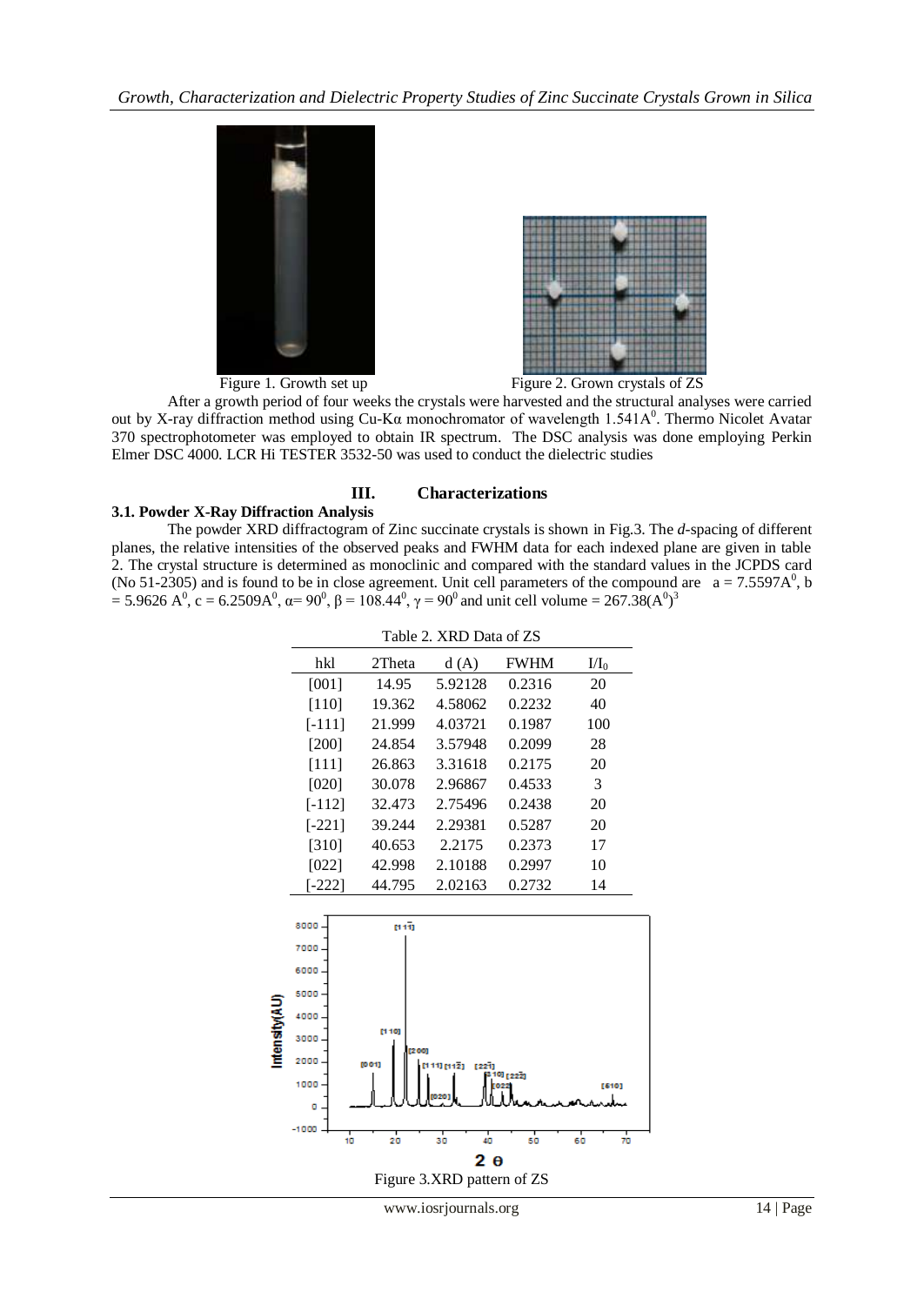The single crystal XRD data of zinc succinate is already reported, according to which, Zn succinate possesses a 3D network with acentric symmetry. The Zn atom is tetrahedrally coordinated by four oxygen atoms possesses a 3D network with acentric symmetry. The Zn atom is tetrahedrally coordinated by four oxygen atoms from four  $(C_4H_4O_4)^2$  anions, and each anion in turn bridges four neighboring Zn atoms to form a 3D network  $[15]$ .

#### **3.2. FT-IR Analyses**

The Infra Red spectroscopy is a powerful technique for identifying the functional group in a compound. The FT-IR analysis of ZS crystals was done in KBr medium using powered samples, in the region from 400cm<sup>-1</sup> to 4000cm<sup>-1</sup>. The FT-IR spectrum at room temperature is shown in fig.4 below.



Figure 4. FT-IR spectrum of ZS

The characteristic absorption band at  $1720 \text{ cm}^{-1}$  is absent in the spectrum which assures that all the four oxygen atoms of succinic acid coordinates to zinc atoms. The strong and broad absorption band centered at 3450  $cm^{-1}$ is indicative of lattice water present in the sample. The absorption bands at 2977 cm<sup>-1</sup>, 2930 cm<sup>-1</sup> and 2853 cm<sup>-1</sup> can be assigned to asymmetric and symmetric C-H stretching vibrations of -CH2 group. The absorption bands at1560cm<sup>-1</sup> is due to asymmetric stretching vibrations due to ionic COO<sup>-</sup> group. The absorption band at 1456 cm<sup>-1</sup> is due to C–H bending vibrations in the –CH2 groups. The absorption band with peak at 1388 cm<sup>-1</sup> corresponds to symmetric O–C–O stretching vibration. The absorption bands at 1195 cm<sup>-1</sup> and 1069 cm<sup>-1</sup> are due to asymmetric and symmetric C-C stretching respectively. The weak band at  $719 \text{cm}^{-1}$  represents the absorption of the wagging vibration of the C–H bond in the  $-CH2$  groups  $[16-18]$ .

#### **3.3. Thermal Characterization**

Thermal studies play a significant role in the development and characterization of different materials. The differential Scanning calorimery analysis was done with a heat flow from 50.00°C to 375.00°C at 10.00 $^{\circ}$ C/min. The DSC curves of Zn (C<sub>4</sub>H<sub>4</sub>O<sub>4</sub>) crystal is shown in Fig.5. The absence of any peak in this thermogram reveals that the compound is stable below 375<sup>o</sup>C without any loss of weight. The good thermal stability of the crystals ensures the suitability of this material for possible applications in lasers, where the crystals are required to withstand high temperatures [15].



Figure.5. DSC spectrum of ZS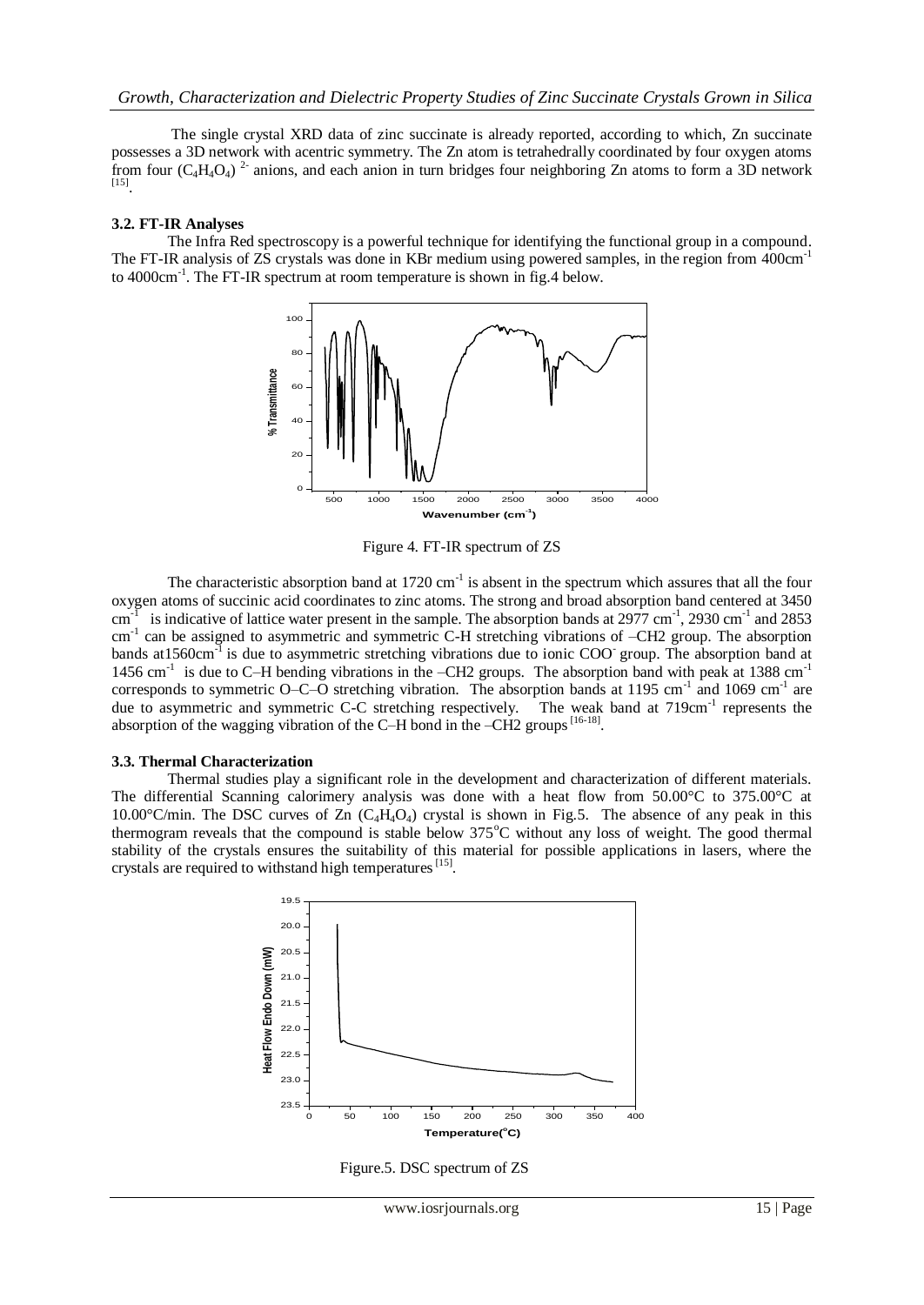# **IV. Electrical Property Studies**

The study of dielectric constant ( $\varepsilon_r$ ), dielectric loss (tan $\delta$ ) and a c conductivity ( $\sigma_{ac}$ ) as a function of frequency and temperature, help us to know the various polarization mechanisms in the material. The variation of dielectric constant as well as the a c conductivity of the crystal with frequency of applied field ranging from 100 Hz to 5MHz is studied at different temperatures. The samples were finely ground and made in the form of pellets using a hydraulic press. The dielectric constant  $(\Box_r)$  is calculated using the relation

$$
\Box_{\rm r} = \text{Cd}/\Box_0 \text{A} \tag{2}
$$

and the a c conductivity is calculated by the relation  

$$
\sigma_{ac} = \Box_0 \Box_r \omega \tan \delta
$$
 (3)

Where C is the capacitance, d is the thickness, A is the area of cross section of pellet and tan $\delta$  is the dielectric relaxation of the sample. It is observed that the dielectric constant decreases with increasing frequency and temperature as shown in figure 6 and 7 respectively.



Figure 6. Variation of  $\Box$ <sub>r</sub> with frequency Figure 7. Variation of  $\Box$ <sub>r</sub> with temperature

Also ac conductivity value increases with increasing frequency (fig.8. and fig.9 respectively) and decrease with increasing temperature.



Figure 8. variation of  $\sigma_{ac}$  with frequency.

The dielectric constant is high at lower frequency region and decreases with increasing frequencies. The high value of dielectric constant at low frequencies is attributed to space charge polarization. At lower range of frequencies dielectric constant decreases drastically with frequency, becoming a constant at larger frequencies. The polarization occurs due to the local displacement of electrons, which is the effect of the electronic exchange of the number of ions in the crystal. As frequency increases the electron exchange cannot follow the electric field and the polarization becomes less dependent or independent of frequency. Variation of